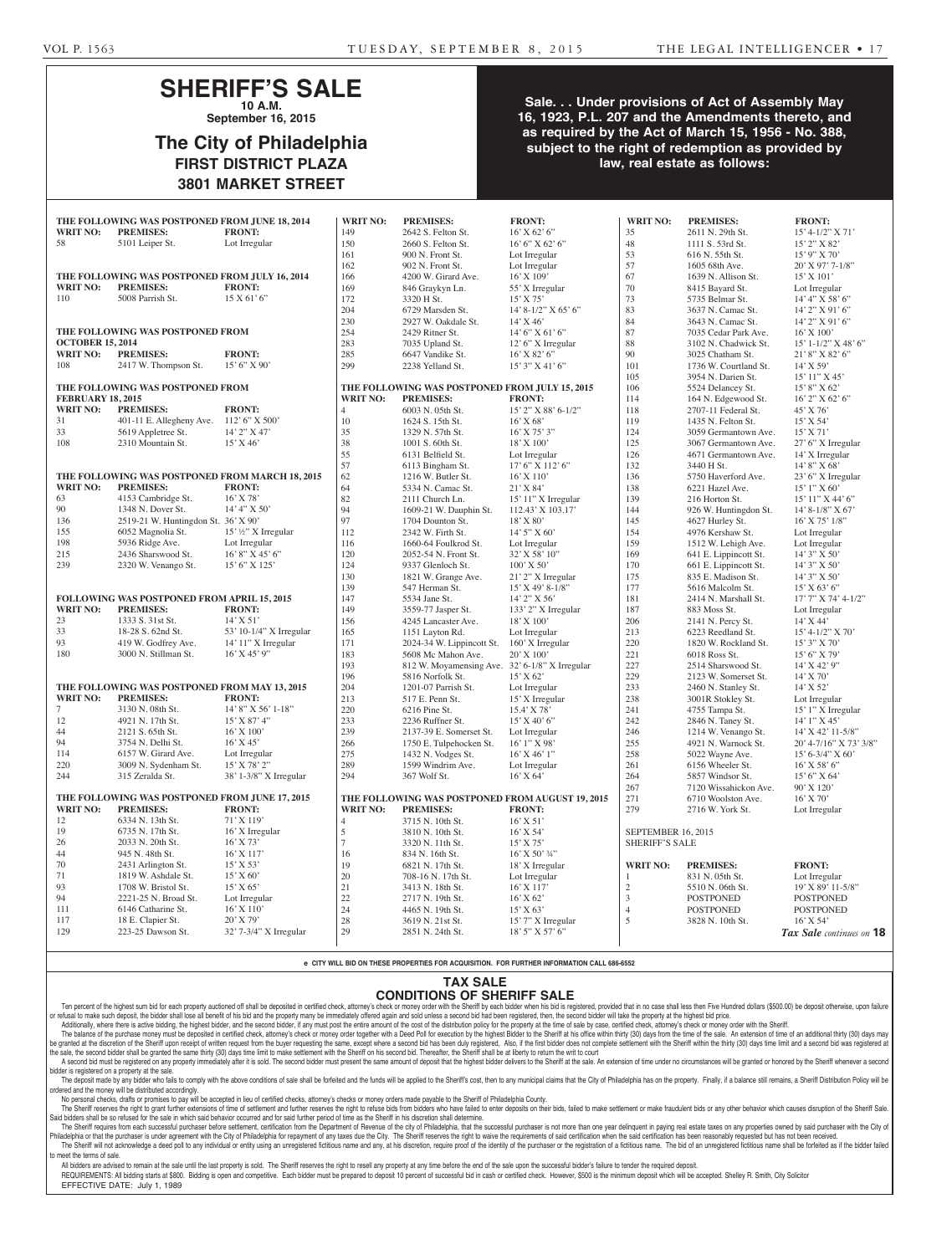*Tax Sale continued from* **17**

### **SHERIFF'S SALE 10 A.M.**

**September 16, 2015**

## **The City of Philadelphia FIRST DISTRICT PLAZA 3801 MARKET STREET**

**Sale. . . Under provisions of Act of Assembly May 16, 1923, P.L. 207 and the Amendments thereto, and as required by the Act of March 15, 1956 - No. 388, subject to the right of redemption as provided by law, real estate as follows:**

| <b>WRIT NO:</b> | <b>PREMISES:</b>       | <b>FRONT:</b>        | <b>WRIT NO:</b> | <b>PREMISES:</b>                         | <b>FRONT:</b>          | <b>WRIT NO:</b> | <b>PREMISES:</b>                        | <b>FRONT:</b>            |
|-----------------|------------------------|----------------------|-----------------|------------------------------------------|------------------------|-----------------|-----------------------------------------|--------------------------|
| 6               | 2412 S. 11th St.       | 15' X 63'            | 68              | 2717 W. Cambria St.                      | 15' X Irregular        | 130             | <b>STAYED</b>                           | <b>STAYED</b>            |
| 7               | 4604 N. 11th St.       | $15'6''$ X 85'       | 69              | 3911-15 Cambridge St.                    | 59' 6" X 70"           | 131             | 3053 Germantown Ave.                    | $15'$ X 71'              |
| 8               | <b>STAYED</b>          | <b>STAYED</b>        | 70              | 3921-29 Cambridge St.                    | 95' 1" X 70'           | 132             | 3907 Germantown Ave.                    | 24' 5-1/2" X Irregular   |
| 9               | 3243 N. 15th St.       | Lot Irregular        | 71              | 9208 Cambridge St.                       | Lot Irregular          | 133             | 3904 W. Girard Ave.                     | 25' X 113'               |
| 10              | <b>STAYED</b>          | <b>STAYED</b>        | 72              | 837 Cameron St.                          | 15' 3" X 80'           | 134             | 1624 W. Glenwood Ave.                   | 14' 9-1/2" X Irregular   |
| 11              | 3221-47 N. 16th St.    | Lot Irregular        | 73              | 2800 Cantrell St.                        | $16'$ X 41' 6"         | 135             | 304 W. Grange Ave.                      | Lot Irregular            |
| 12              | <b>POSTPONED</b>       | <b>POSTPONED</b>     | 74              | <b>POSTPONED</b>                         | <b>POSTPONED</b>       | 136             | 3315 N. Gratz St.                       | $15'$ 2" X 67' 10"       |
| 13              | 6539 N. 16th St.       | 19' X Irregular      | 75              | 5444 Cedar Ave.                          | $16'$ X 84'            | 137             | 4432 N. Gratz St.                       | 14' X 50'                |
| 14              | 3119 N. 17th St.       | $14'$ X 61' 6"       | 76              | 5722 Cedar Ave.                          | $16'$ X 80'            | 138             | 4629 Greene St.                         | 19' X 100'               |
| 15              | 3326 N. 17th St.       | 20' X 105'           | 77              | 2004 Cemetery Ave.                       | $15'$ X 80'            | 139             | 6737 Grovers Ave.                       | 18' 3/8" X 75'           |
| 16              | <b>POSTPONED</b>       | <b>POSTPONED</b>     | 78              | 2038 Cemetery Ave.                       | Lot Irregular          | 140             | 6624 Guyer Ave.                         | $16'$ 4" X 65"           |
| 17              | 2350 N. 19th St.       | $15'3''$ X 67'       | 79              | <b>STAYED</b>                            | <b>STAYED</b>          | 141             | 1132 E. Haines St.                      | 27' 6" X 140'            |
| 18              | 3640 N. 19th St.       | 16' 2" X Irregular   | 80              | 5131 Chancellor St.                      | 15' 3" X 62' 4-3/4"    | 142             | 734 E. Haines St.                       | 18' X 116'               |
| 19              | <b>STAYED</b>          | <b>STAYED</b>        | 81              | 1012 E. Chelten Ave.                     | $14'6''$ X 80'         | 143             | 1308 Hanson St.                         | Lot Irregular            |
| 20              | <b>POSTPONED</b>       | <b>POSTPONED</b>     | 82              | 5216-18 Chester Ave.                     | 40' X 101' 8"          | 144             | 2455 W. Harold St.                      | $16'3''$ X 55'           |
| 21              | <b>STAYED</b>          | <b>STAYED</b>        | 83              | 5645 Chester Ave.                        | 15' 10-1/2" X 79'      | 145             | 1913 Haworth St.                        | 15' 5" X 87'             |
| $22\,$          | 3422 N. 22nd St.       | $16'$ X $102'$       | 84              | 5860 Chew Ave.                           | $15'$ 7" X $150'$      | 146             | 1915 Haworth St.                        | 15' 1" X 87'             |
| 23              | 1223 N. 25th St.       | $16'$ X 67'          | 85              | 3408 Chippendale St.                     | 15' 11-1/2" X 100'     | 147             | <b>POSTPONED</b>                        | <b>POSTPONED</b>         |
| 24              | <b>STAYED</b>          | <b>STAYED</b>        | 86              | <b>STAYED</b>                            | <b>STAYED</b>          | 148             | 6219 Hazel Ave.                         | $15'1''$ X 60'           |
| 25              | 2614 N. 28th St.       | 15' 10-1/2" X 53' 2" | 87              | 1309 W. Clearfield St.                   | $14'1''$ X 55'         | 149             | 5618 Heiskell St.                       | $14'$ X 65'              |
| 26              | <b>POSTPONED</b>       | <b>POSTPONED</b>     | 88              | 619 E. Clementine St.                    | 14' 3" X 50'           | 150             | 5642 Heiskell St.                       | Lot Irregular            |
| 27              | 1815 N. 33rd St.       | $16'$ X 92' 6"       | 89              | <b>STAYED</b>                            | <b>STAYED</b>          | 151             | 751 Hellerman St.                       | Lot Irregular            |
| 28              | 2623 N. 34th St.       | Lot Irregular        | 90              | 4451 N. Cleveland St.                    | $14'$ X 50'            | 152             | 156 Herman St.                          | 19' X 101' 3"            |
| 29              | 830 N. 42nd St.        | $14'$ X 58'          | 91              | 2319 N. College Ave.                     | 15' X Irregular        | 153             | 747 E. Hilton St.                       | 14' 1" X 50'             |
| 30              | <b>STAYED</b>          | <b>STAYED</b>        | 92              | 2368 N. Colorado St.                     | $17'3''$ X 50'         | 154             | 750 E. Hilton St.                       | 14' 1" X 50'             |
| 31              | <b>STAYED</b>          | <b>STAYED</b>        | 93              | 2454 N. Colorado St.                     | $14'$ 5- $1/2''$ X 48' | 155             | <b>STAYED</b>                           | <b>STAYED</b>            |
| 32              | 19 N. 50th St.         | $23'$ X 110'         | 94              | 6015-17 Concord St.                      | Lot Irregular          | 156             | 1962 W. Hunting Park Ave. Lot Irregular |                          |
| 33              | 1246 N. 52nd St.       | 15' 9" X 93'         | 95              | 3421 Crystal St.                         | Lot Irregular          | 157             | 1603 W. Huntingdon St.                  | 14' 1" X 64'             |
| 34              | 639 N. 54th St.        | 15' 1" X 78' 6"      | 96              | 1318-20 W. Cumberland St. Premises A & B |                        | 158             | 4810 N. Hutchinson St.                  | 15' X 81' 6-1/2"         |
| 35              | <b>POSTPONED</b>       | <b>POSTPONED</b>     | 97              | 1520 W. Cumberland St.                   | 18' X 66'              | 159             | 4842 N. Hutchinson St.                  | 15' X 81' 6-1/2"         |
| 36              | <b>STAYED</b>          | <b>STAYED</b>        | 98              | 2634 S. Darien St.                       | $16'$ X 47'            | 160             | <b>STAYED</b>                           | <b>STAYED</b>            |
| 37              | 1149 S. 61st St.       | 15' 11" X 100'       | 99              | <b>POSTPONED</b>                         | <b>POSTPONED</b>       | 161             | 5136 Irving St.                         | 20' 3" X 85'             |
| 38              | 332 N. 61st St.        | $15'$ X 70' 6"       | $100\,$         | <b>POSTPONED</b>                         | <b>POSTPONED</b>       | 162             | 3325 Jasper St.                         | 14' 4" X 70'             |
| 39              | 2057 W. 65th Ave.      | 15' X Irregular      | 101             | 2520 S. Dewey St.                        | $16'$ X 70'            | 163             | 1347 W. Jerome St.                      | 15' 11'' X 80'           |
| 40              | 820 N. 65th St.        | 19' 11" X 102' 6"    | 102             | 29 N. Dewey St.                          | 15' X 60'              | 164             | <b>STAYED</b>                           | <b>STAYED</b>            |
| 41              | <b>POSTPONED</b>       | <b>POSTPONED</b>     | 103             | <b>STAYED</b>                            | <b>STAYED</b>          | 165             | 7126 Keystone St.                       | 20' X 90'                |
| 42              | <b>STAYED</b>          | <b>STAYED</b>        | 104             | 7624 Dicks Ave.                          | $20'$ X 90'            | 166             | 5122 Larchwood Ave.                     | 20' X 120'               |
| 43              | 2235 S. 68th St.       | $15.50'$ X 75'       | 105             | 2521 N. Douglas St.                      | $14'$ X 50'            | 167             | 5220 Larchwood St.                      | 15' 6" X 86'             |
| 44              | 2100 S. 72nd St.       | $16'$ X $100'$       | 106             | 3122 E St.                               | $15'$ X 53'            | 168             | <b>STAYED</b>                           | <b>STAYED</b>            |
| 45              | 2123 72nd Ave.         | Lot Irregular        | 107             | 62 E. Earlham St.                        | Lot Irregular          | 169             | 6734 N. Lawrence St.                    | 16' X Irregular          |
| 46              | 2490 79th Ave.         | 16' X 111'           | 108             | 9600 Eden Hall La.                       | Lot Irregular          | 170             | <b>POSTPONED</b>                        | <b>POSTPONED</b>         |
| 47              | <b>POSTPONED</b>       | <b>POSTPONED</b>     | 109             | 1012 Ellsworth St.                       | $16'$ X 83'            | 171             | <b>STAYED</b>                           | <b>STAYED</b>            |
| 48              | 132 W. Albanus St.     | $15'$ X 75'          | 110             | 1240 W. Erie Ave.                        | 15' 11-3/8" X 103'     | 172             | 2626 W. Lehigh Ave.                     | $16'$ X 58'              |
| 49              | 108 W. Allegheny Ave.  | 15' X 62' 1"         | 111             | 1309 W. Erie Ave.                        | 15' 6" X 120'          | 173             | 2703 W. Lehigh Ave.                     | 15' 2" X 74'             |
| 50              | 2817 W. Allegheny Ave. | 15' X 80'            | 112             | 5042 Erringer Pl.                        | 22' 6" X Irregular     | 174             | 841 E. Madison St.                      | 14' 3" X 50'             |
| 51              | STAYED                 | <b>STAYED</b>        | 113             | 1336 S. Fairhill St.                     | $16'$ X $40'$          | 175             | 1610-16 Margaret St.                    | 85' X 97.29'             |
| 52              | <b>POSTPONED</b>       | <b>POSTPONED</b>     | 114             | 3620 Fairmount Ave.                      | 33' 4" X 100'          | 176             | 5421 Market St.                         | 15' 2" X 65' 6"          |
| 53              | 607 W. Annsbury St.    | $17'6''$ X 54'       | 115             | 3843 Fairmount Ave.                      | $16'$ X 90'            | 177             | 5423 Market St.                         | 15' 2" X 65' 6"          |
| 54              | 3128 Arbor St.         | 13' 11" X 48' 8"     | 116             | <b>STAYED</b>                            | <b>STAYED</b>          | 178             | 5609 Market St.                         | 16' X 96'                |
| 55              | 2823 N. Bailey St.     | $16'$ X 47'          | 117             | <b>STAYED</b>                            | <b>STAYED</b>          | 179             | 6219 Market St.                         | $16'1''$ X 81'           |
| 56              | <b>STAYED</b>          | <b>STAYED</b>        | 118             | 2643 S. Felton St.                       | 15' 11-1/2" X 73'      | 180             | 1848 N. Marston St.                     | 14' X 41' 6"             |
| 57              | 5837 Belmar St.        | 15' 6" X 62' 9"      | 119             | 8619 Ferndale St.                        | 34' 6-1/2" X 150'      | 181             | 3107 N. Marston St.                     | 14' 6" X 42'             |
| 58              | 5965 Bingham St.       | $15'$ X 66'          | 120             | 421 Fitzgerald St.                       | 14' 1" X 49'           | 182             | 3111 N. Marston St.                     | 14' 6" X 42'             |
| 59              | <b>POSTPONED</b>       | <b>POSTPONED</b>     | 121             | <b>STAYED</b>                            | <b>STAYED</b>          | 183             | <b>STAYED</b>                           | <b>STAYED</b>            |
| 60              | <b>STAYED</b>          | <b>STAYED</b>        | 122             | <b>STAYED</b>                            | <b>STAYED</b>          | 184             | 428 Mechanic St.                        | 33' 4" X Irregular       |
| 61              | <b>POSTPONED</b>       | <b>POSTPONED</b>     | 123             | 2912 Frankford Ave.                      | 16' X Irregular        | 185             | 430 Mechanic St.                        | Lot Irregular            |
| 62              | 1739 W. Bristol St.    | 15' X Irregular      | 124             | 3028 Frankford Ave.                      | 18' X 90'              | 186             | 5549 Media St.                          | $16'$ X 87'              |
| 63              | 4111 N. Broad St.      | $16'$ X $110'$       | 125             | 3210 Frankford Ave.                      | 18' X Irregular        | 187             | 3948 Melon St.                          | 15' 6" X 79' 6"          |
| 64              | 812 Brooklyn St.       | $14'$ X 67'          | 126             | 1315 N. Frazier St.                      | 20' 6" X 80'           | 188             | 2648 S. Mildred St.                     | $16'$ X 43'              |
| 65              | 4517 Brown St.         | 16' X Irregular      | 127             | 647 N. Frazier St.                       | 15' 4" X 76'           | 189             | 3329 Miller St.                         | 67' 6" X 60'             |
| 66              | 1322 W. Butler St.     | $20'$ X $100'$       | 128             | <b>STAYED</b>                            | <b>STAYED</b>          | 190             | 3652 Morrell Ave.                       | $17'$ 11-3/4" X 102'     |
| 67              | 4722 C St.             | 15' 2" X 75' 8"      | 129             | <b>STAYED</b>                            | <b>STAYED</b>          | 191             | 2520 N. Myrtlewood St.                  | 14' 2" X 51' 6"          |
|                 |                        |                      |                 |                                          |                        |                 |                                         | Tax Sale continues on 19 |

**e CITY WILL BID ON THESE PROPERTIES FOR ACQUISITION. FOR FURTHER INFORMATION CALL 686-6552**

# **TAX SALE**

**CONDITIONS OF SHERIFF SALE**

Ten percent of the highest sum bid for each property auctioned off shall be deposited in certified check, attorney's check or money order with the Sheriff by each bidder when his bid is registered, provided that in no case or refusal to make such deposit, the bidder shall lose all benefit of his bid and the property many be immediately offered again and sold unless a second bid had been registered, then, the second bidder will take the prope Additionally, where there is active bidding, the highest bidder, and the second bidder, if any must post the entire amount of the cost of the distribution policy for the property at the time of sale by case, certified chec

The balance of the purchase money must be deposited in certified check, attorney's check or money order together with a Deed Poll for execution by the highest Bidder to the Sheriff at his office within thirty (30) days fro granted at the discretion of the Sheriff upon receipt of written request from the buyer requesting the same, except where a second bid has been duly registered, Also, if the first bidder does not complete settlement with t the sale, the second bidder shall be granted the same thirty (30) days time limit to make settlement with the Sheriff on his second bid. Thereafter, the Sheriff shall be at liberty to return the writ to court A second bid must be registered on any property immediately after it is sold. The second bidder must present the same amount of deposit that the highest bidder delivers to the Sheriff at the sale. An extension of time unde

bidder is registered on a property at the sale. The deposit made by any bidder who fails to comply with the above conditions of sale shall be forfeited and the funds will be applied to the Sheriff's cost, then to any municipal claims that the City of Philadelphia has on

ordered and the money will be distributed accordingly. No personal checks, drafts or promises to pay will be accepted in lieu of certified checks, attorney's checks or money orders made payable to the Sheriff of Philadelphia County.

The Sheriff reserves the right to grant further extensions of time of settlement and further reserves the right to refuse bids from bidders who have failed to enter deposits on their bids, failed to make settlement or make Said bidders shall be so refused for the sale in which said behavior occurred and for said further period of time as the Sheriff in his discretion shall determine.

rne Sherlin tequires from each successiu purchaser before settlement, certification from the Department of Hevenue of the chyof Philadelphia, that the successful purchaser is not more than one year delingulent in paying re The Sheriff will not acknowledge a deed poll to any individual or entity using an unregistered fictitious name and any, at his discretion, require proof of the identity of the purchaser or the registration of a fictitious to meet the terms of sale.

All bidders are advised to remain at the sale until the last property is sold. The Sheriff reserves the right to resell any property at any time before the end of the sale upon the successful bidder's failure to tender the REQUIREMENTS: All bidding starts at \$800. Bidding is open and competitive. Each bidder must be prepared to deposit 10 percent of successful bid in cash or certified check. However, \$500 is the minimum deposit which will be EFFECTIVE DATE: July 1, 1989